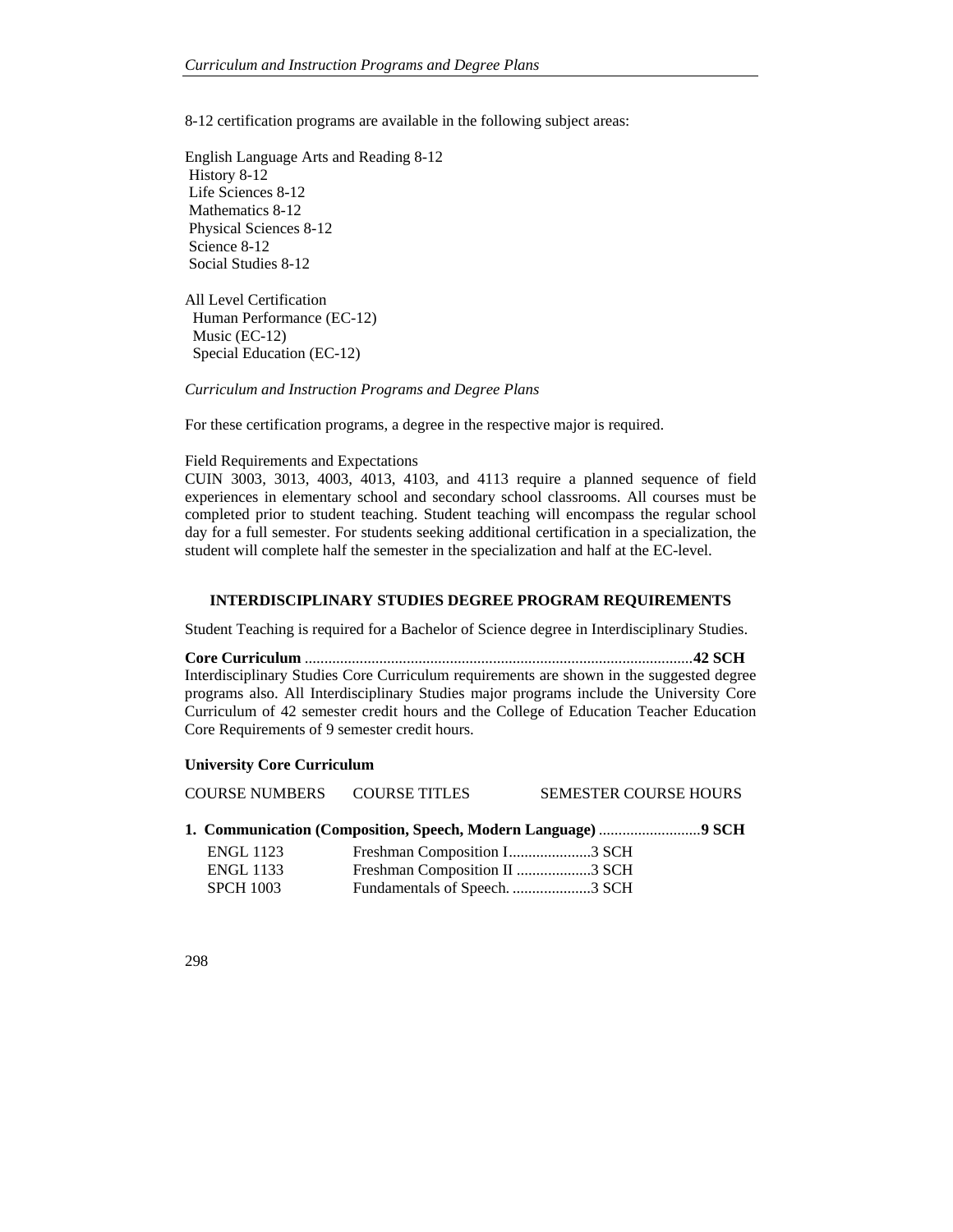| <b>MATH 1113</b> |                                |  |
|------------------|--------------------------------|--|
|                  |                                |  |
| <b>BIOL 1113</b> |                                |  |
| <b>PHSC 1123</b> | Physical Science Survey  3 SCH |  |
|                  |                                |  |
| <b>ENGL 2153</b> |                                |  |
| <b>ARTS</b> 1203 |                                |  |
|                  |                                |  |
| <b>HIST 1313</b> |                                |  |
| <b>HIST 1333</b> |                                |  |
| <b>POSC 1113</b> |                                |  |
| <b>POSC 1123</b> |                                |  |
| SOCG 1013        |                                |  |
| 6. Computing     |                                |  |
| <b>COMP 1003</b> |                                |  |

# **UNIVERSITY CORE CURRICULUM TOTAL**. ............................................... **45 SCH**

| <b>BIOL</b> 1111 |                                    |  |
|------------------|------------------------------------|--|
| <b>PHSC 1121</b> | Physical Science Survey Lab  1 SCH |  |
| <b>HUPF</b>      |                                    |  |
| <b>HUPF</b>      |                                    |  |
| <b>HUPF</b>      |                                    |  |
| <b>HUPF 1151</b> |                                    |  |
| <b>MATH 2163</b> | Structure of Number System 3 SCH   |  |

## **GRAND TOTAL UNIVERSITY CORE CURRICULUM AND COLLEGE OF EDUCATION CORE REQUIREMENT** ............................................................. 51 SCH

# **College of Education**

**Interdisciplinary Studies Major Certification Options** 

# **Early Childhood/Elementary (EC-4) Certification**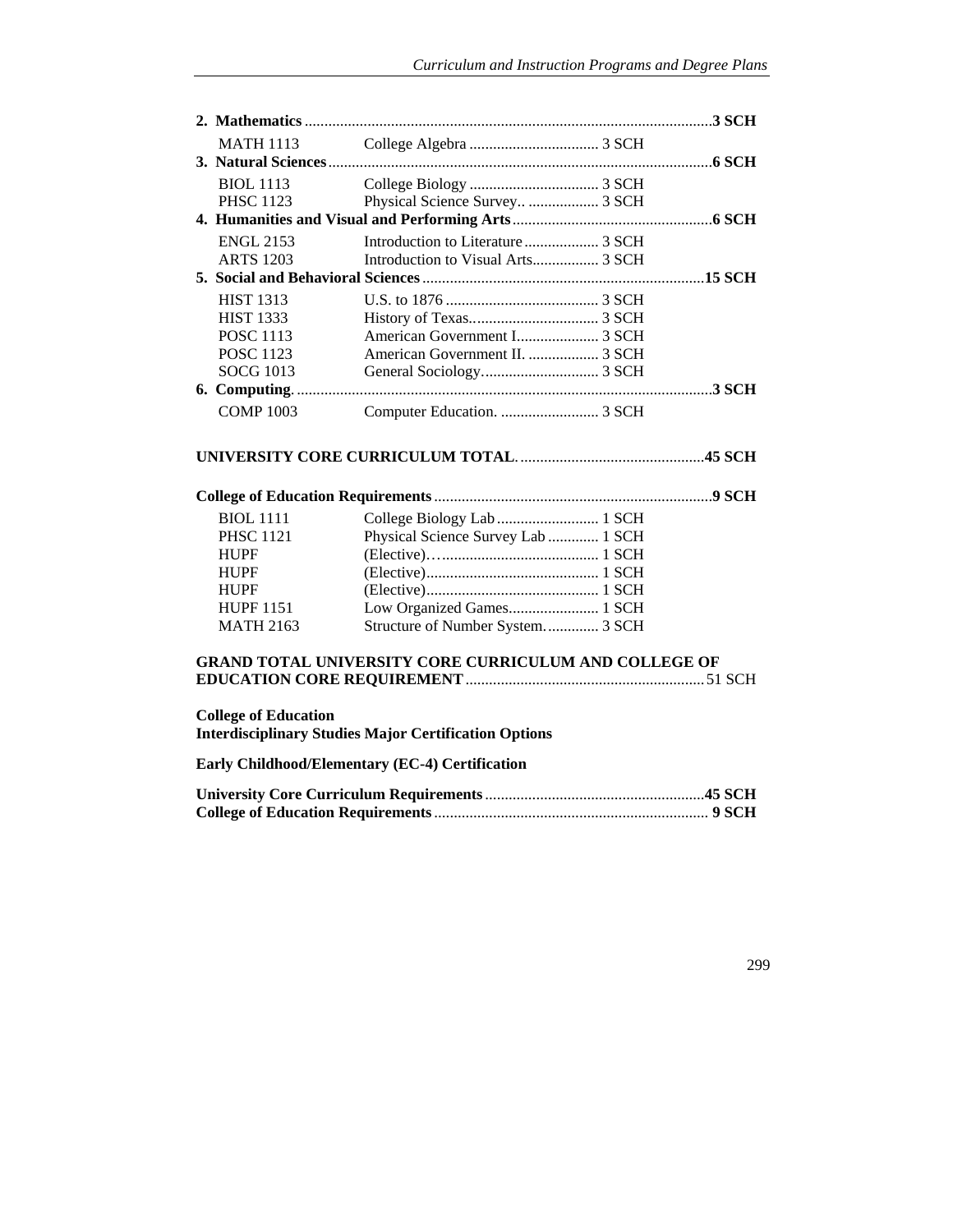| <b>ECED 3003</b> |                                                            |  |
|------------------|------------------------------------------------------------|--|
| <b>ECED 3013</b> | Health Motor/Physical Development of Young Children  3 SCH |  |
| <b>ECED 4003</b> |                                                            |  |
| <b>ECED 4013</b> |                                                            |  |
| <b>ECED 4023</b> |                                                            |  |
| <b>ECED 4123</b> |                                                            |  |
|                  |                                                            |  |
| <b>PHSC 4013</b> |                                                            |  |
| <b>PHSC 4011</b> |                                                            |  |
| <b>MATH 2183</b> |                                                            |  |
| <b>ENGL 3233</b> |                                                            |  |
| <b>ENGL 3053</b> |                                                            |  |
| <b>MUSC 1313</b> |                                                            |  |
| <b>ARTS 2283</b> |                                                            |  |
| <b>SPED 3003</b> |                                                            |  |
| <b>HUSC 3373</b> |                                                            |  |
| <b>GEOG 3723</b> |                                                            |  |
| <b>RDNG 3603</b> |                                                            |  |
| <b>RDNG 3623</b> |                                                            |  |
| <b>RDNG 4653</b> |                                                            |  |
|                  |                                                            |  |
| <b>RDNG 3643</b> |                                                            |  |
| <b>ECED 4113</b> |                                                            |  |
| <b>CUIN 3003</b> |                                                            |  |
| <b>CUIN 3013</b> |                                                            |  |
| <b>CUIN 4103</b> |                                                            |  |
| <b>CUIN 4113</b> | Instruction Methods and Classroom Management  3 SCH        |  |
| <b>CUIN 4403</b> |                                                            |  |
| <b>CUIN 4433</b> |                                                            |  |
|                  |                                                            |  |

## **INTERDISCIPLINARY STUDIES SUGGESTED DEGREE PROGRAM SEQUENCE (GENERALIST EC-4)**

## **FRESHMAN YEAR**

| <b>FRESHIVERS LEAR</b> |                           |              |                        |                         |              |
|------------------------|---------------------------|--------------|------------------------|-------------------------|--------------|
| <b>First Semester</b>  |                           |              | <b>Second Semester</b> |                         |              |
|                        |                           | <b>Hours</b> |                        |                         | <b>Hours</b> |
| <b>ENGL 1123</b>       | Freshman                  | 3            | <b>ENGL 1133</b>       | Freshman Composition    | 3            |
|                        | Composition I             |              |                        | П                       |              |
| <b>HIST 1313</b>       | U.S. to 1876              | 3            | <b>SPCH 1003</b>       | Fund of Speech Comm.    | 3            |
| <b>MATH 1113</b>       | College Algebra           | 3            | <b>HIST 1333</b>       | <b>History of Texas</b> | 3            |
| <b>BIOL</b> 1113       | College Biology           | 3            | <b>MUSC 1313</b>       | Contemporary Life       | 3            |
| <b>BIOL</b> 1111       | College Biology Lab       |              | <b>PHSC 1123</b>       | Physical Science        | 3            |
|                        |                           |              |                        | Survey                  |              |
| <b>COMP 1003</b>       | <b>Computer Education</b> | 3            | <b>PHSC 1121</b>       | Physical Science Lab    |              |
| <b>HUPF</b>            | Electives                 | 2            | <b>HUPF 1151</b>       | Low Organized Games     |              |
|                        |                           |              | <b>HUPF</b>            | Elective                |              |
| Total                  |                           | 18           | Total                  |                         | 18           |
|                        |                           |              |                        |                         |              |